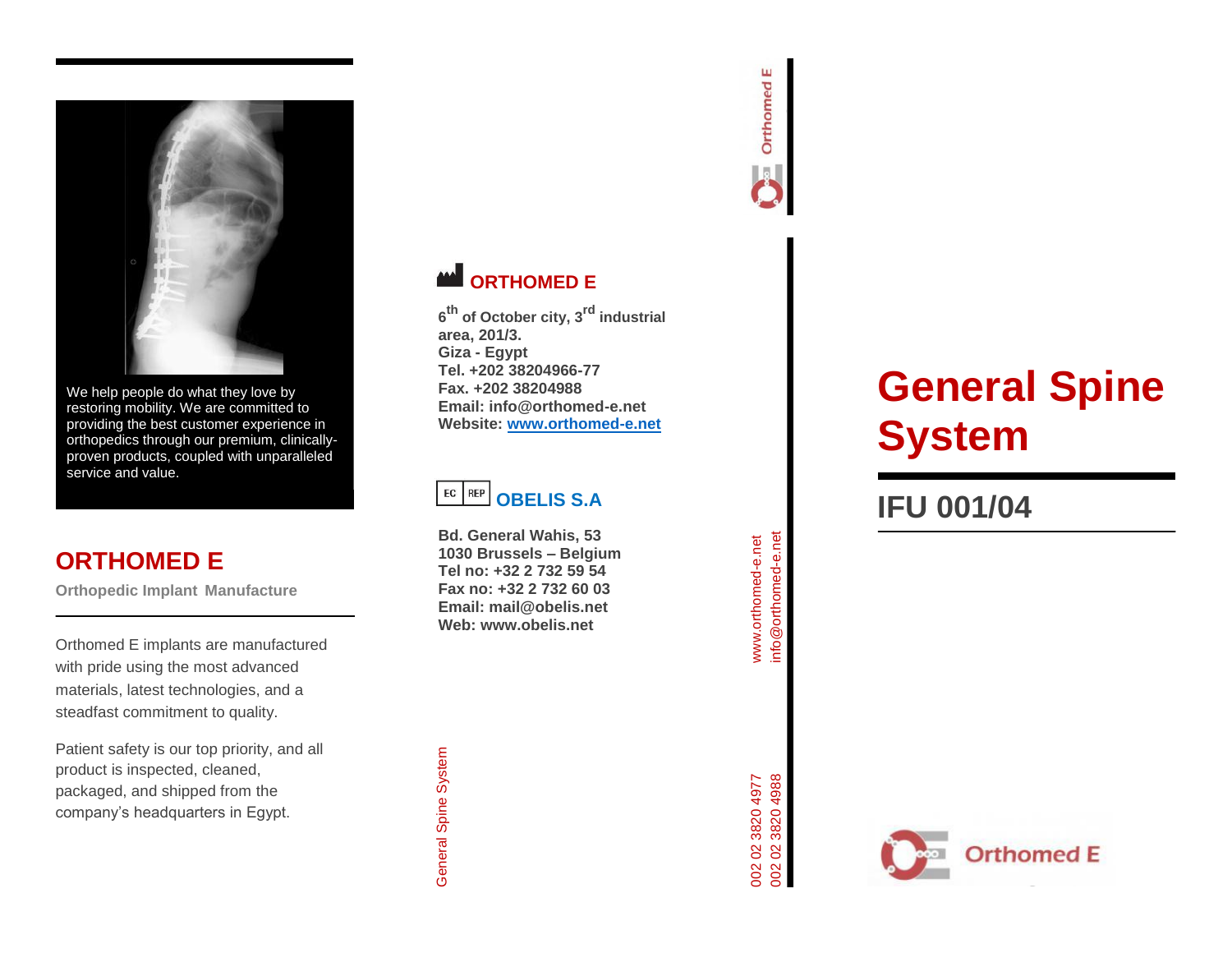**Manuals are subject to change; the most current version of each manual is always available online.**

#### **Printed in: December 24, 2018**

- Orthomed E has a variety of components (implants) which are available in a variety of designs, heights and lordotic angles to adapt best to a variety of patient anatomies. The implants have serrated superior and inferior surfaces for fixation and hollow geometry that allows them to be packed with autogenous bone grafts.
- Implants are covered in this instruction
	- Monoaxially and Polyaxially Pedicle **Screws**
	- Monoaxially and Polyaxially Reduction **Screws**
	- Monoaxially and Polyaxially Smart **Screws**
	- Cervical Plates
	- Lateral Mass Screws
	- Spinal Hooks
	- Spinal Rods
	- Rod Connectors
	- **Traverse Links**
	- Metallic and Polymeric Fusion Cages



Surgeons will select the design of the implant and size to give the range of motion and stability that need to function. There are several different choices implant to consider.

### **MATERIALS?**

Medical grade titanium unalloyed (TA) per ISO 5832-2/ASTM F67; titanium alloy (TA) per ISO 5832-3/ASTM F136 and polyetheretherketone (PEEK │(C6H4-O-C6H4-O-C6H4-CO-)<sup>n</sup> per ASTM F2026-17

### **INDICATIONS!**

The product line of the medical device which intended to be provide immobilization and stabilization of spinal segments to achieve fusion, in skeletally mature patients as well help fuse segments of the spine to treat anatomical abnormalities of the vertebrae.

All of materials we have machined are found acceptable.



#### **CONTRADICTION!**

The choice of particular device must be carefully weighed against patient's overall condition. Conditions listed below may preclude or reduce the chance of successful outcome:

- Infection local to the operative site.
- Signs of local inflammation.
- Fever or leukocytosis.
- Morbid obesity (defined according to the WHO standards).
- Pregnancy.
- Neuromuscular disorders which can create unacceptable risk of fixation failure or complications in postoperative care.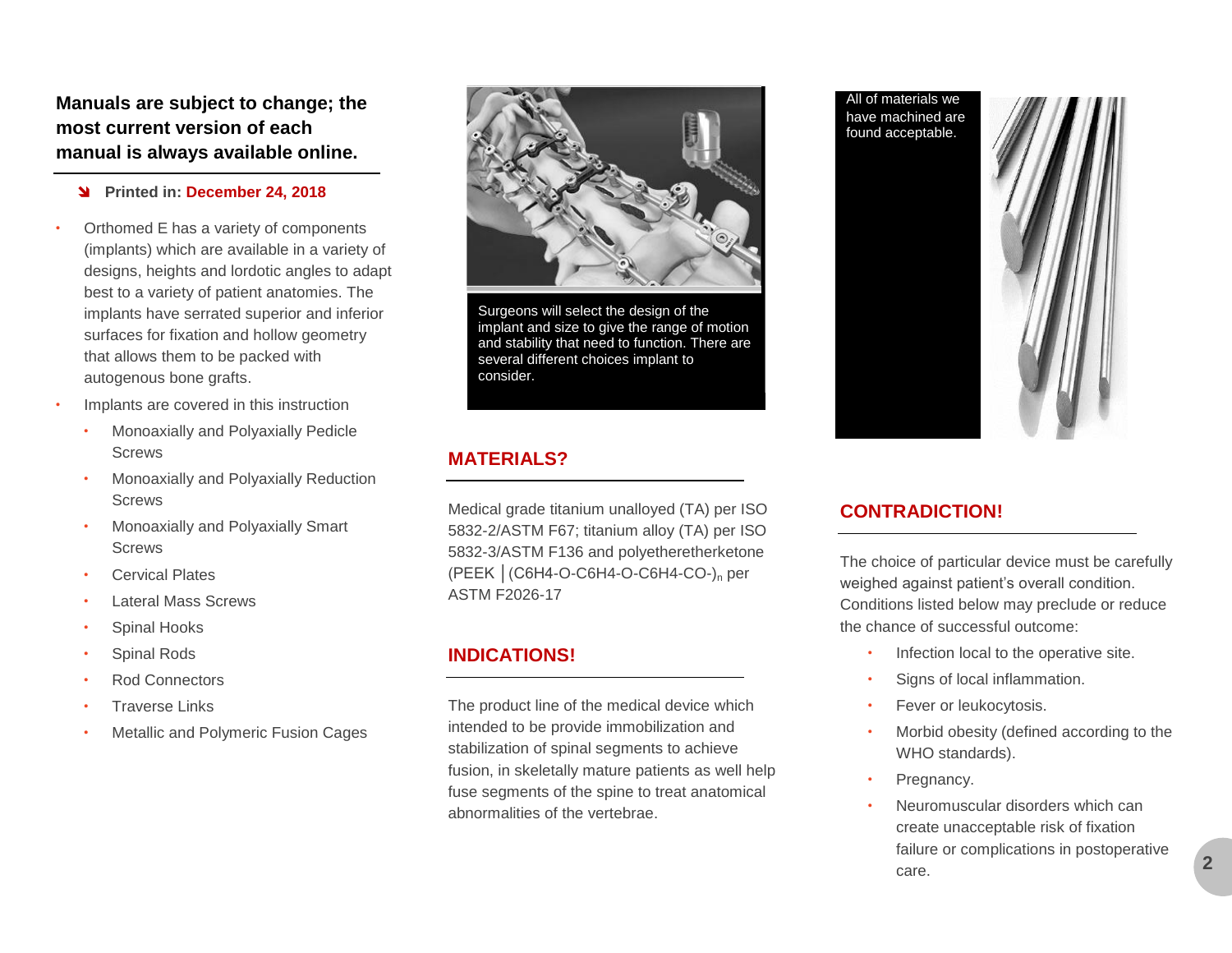- Any other condition which would preclude the potential benefit of implant insertion surgery and disturb the normal process of bone remodeling, e.g. the presence of tumors or congenital abnormalities, fracture local to the operating site, elevation of sedimentation rate unexplained by other diseases, elevation of white blood cells (WBC) count, or a marked left shift in the WBC differential count.
- Suspected or documented allergy or intolerance to implant materials. Surgeon shall find out if the patient develops allergic reaction to the material of the implant (content of the implant material is presented in Device Description).
- Any case not needing a surgical intervention.
- Any case not described in the indications.
- Any patient unwilling to cooperate with postoperative instructions; mental illness, a condition of senility or substance abuse may cause the patient to ignore certain necessary limitations and precautions in the implant usage.
- Any case where the implant components selected for use would be too large or too small to achieve a successful result.
- Any case that requires the simultaneous use of elements from different systems that are made of different metals.
- Any case in which implant utilization would disturb physiological processes.
- Inadequate bone quality for stable implant fixation (bone resorption, osteopenia, and/or osteoporosis). This surgical treatment should not be used in patients with a known hereditary or acquired osteogenesis imperfecta or calcification problems
- Any case in which there is inadequate tissue coverage of the operative site.
- Blood supply limitation in the operative site.
- Any case not needing the spine immobilization.
- Significant anatomical deformity caused by congenital abnormalities.
- These implants should not be used in children and patients whose spines are still developing.
- Spondylolisthesis unable to be reduced to Grade 1.
- The above -mentioned list does not exhaust the topic of contraindications

# **WARNINGS!**

The important medical information given in this document should be conveyed to the patient.

The selection of proper shape and size of the implant appropriate for a specific patient is crucial to achieving success of the surgery. The surgeon is responsible for this choice.

- Preoperative and operating procedures, including knowledge of surgical techniques, and correct placement of implants are important and shall be considered by the surgeon in order to achieve success during operation.
- No implant can withstand body loads without the biomechanical continuity of the bone.
- During normal use all surgical implants are subjected to repeated stresses which can result in material fatigue and failure of the implant.
- To avoid excessive stress on the implant which could lead to non -union or implant failure and associated clinical problems, the surgeon must inform the patient about the physical activity limitations during the treatment period.
- If the patient is involved in an occupation or activity (e.g.: substantial walking, running, lifting weights, muscles strain) which may apply excessive stress on the implant, the surgeon must inform the patient that resultant forces can cause implant failure.
- A successful result is not always achieved in every surgical case. This fact is especially true in the case where other patient's conditions may compromise the results.
- The proper patient selection, compliance of the patient and observance of post -operative recommendations will greatly affect the results. The bone union is less likely to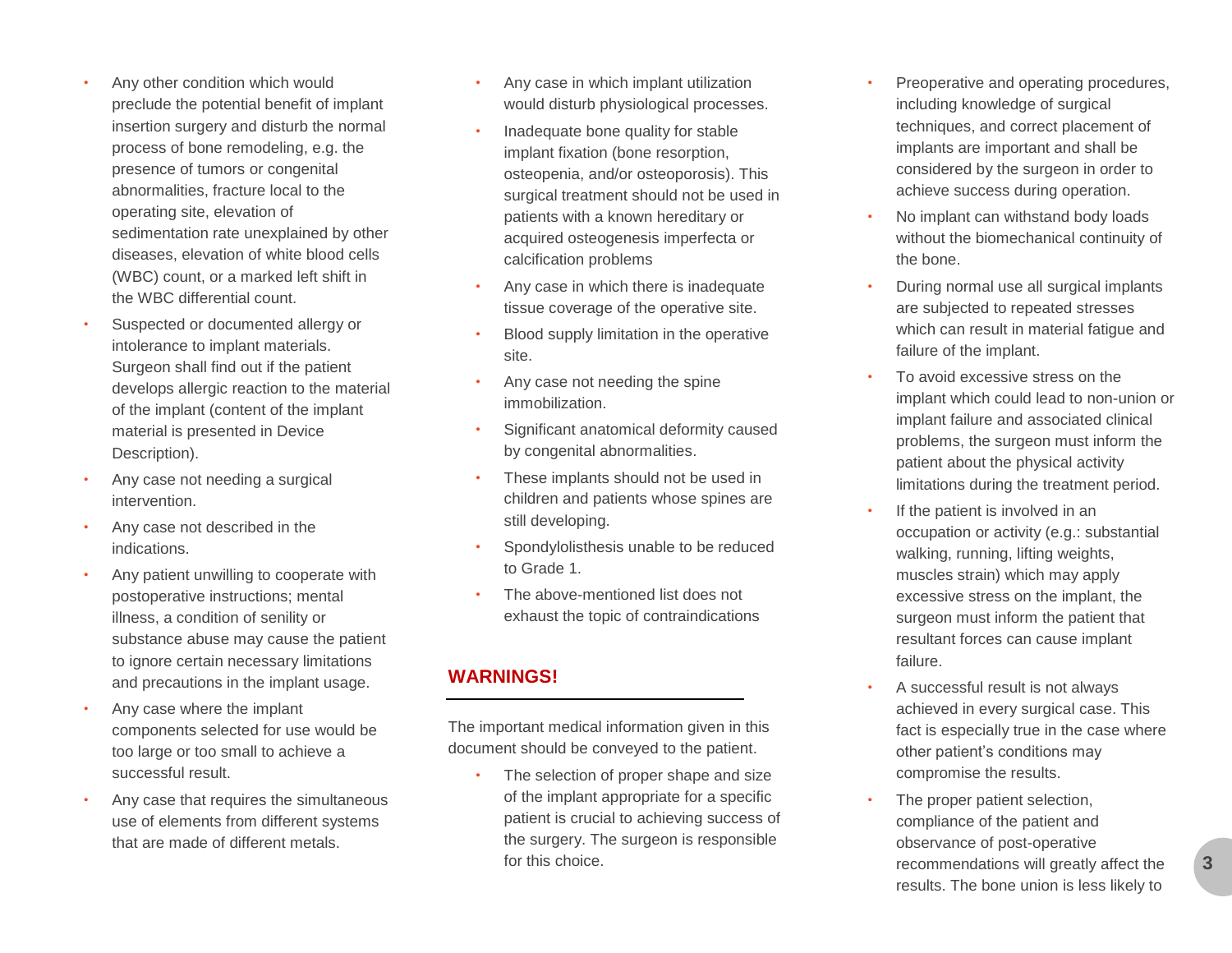occur among patients who smoke. These patients should be informed about this fact and warned of this consequence.

- Overweight may cause additional stresses and strains within implant which can lead to fatigue and deformation of the implant.
- Patients who are overweight, malnourished and/or abusing alcohol or drugs, with weak muscles and lowquality bones and/or with nerve palsy are not the best candidates for the procedure of surgical stabilization. These patients are not able or not ready to observe the post-operative recommendations and limitations.
- The implants are intended as an aid to the healing process and are NOT intended to replace body structures or bear the body weight when the treatment process has not yet finished.
- The implant may break or become damaged as a result of strenuous activity or trauma and may need to be replaced in the future.
- The surgeon must warn the patient that the device cannot and does not restore the function and efficiency of a healthy bone.
- In the case of delayed union or nonunion, the load or weight bearing may eventually cause the implant bending, loosening, disassembling or fatigue breakage.

Use of this product without bone graft or in the cases where the bone union has not been achieved will not be successful.

## **PRECAUTIONS!**

- Implant is intended for single use only. After removing the implant from the patient's body, it must be secured against re-use, and then finally disposed of in accordance with current hospital procedures.
- Under no circumstances is it allowed to reuse, or re-implant once used device. Even if the removed implant appears to be undamaged, it may have small latent defects or internal stresses, which could lead to early failure, fatigue wear, and as a result to e.g.: an implant breakage.

#### **Note:**

Not used refers to those single-use components that have not been in contact with blood, bone, tissue, or other body fluids. Any unused, singleuse device that has been exposed to blood, bone, tissue, or body fluids must not be reprocessed and must be discarded.

- Implant which had contact with tissues or body fluids of another patient cannot be reimplanted due to a potential risk of crossinfection caused by viruses, bacteria and prions.
- Misuse of instruments or implants may cause injury to the patient or operative personnel.
- Avoid damaging implant surface and deforming its shape during the implantation; the damaged implant cannot be implanted or left in the patient's body.
- Insertion, removal and adjustment of implants must only be done with instruments specially designated for those implants.
- Use of implants and instruments in combination with implants and instruments from other manufacturers may cause damage or failure of those implants or instruments and may lead to improper course of surgery and healing process.
- While rare, intraoperative fracture or breakage of the instrument can occur. Instruments which have been subjected to prolonged use or excessive force are more susceptible to fractures, depending on care taken during surgery, number of procedures performed, and attention paid. Instruments should be examined for wear or damage prior to surgery.
- Orthopedic surgeons always investigate the possibility of osteoporosis in older patients with fracture due to minor trauma such as a fall from standing height to the floor. Patients with osteoporotic fractures are among the highest risk patients for further osteoporotic fractures, often within 1 year of the fracture. The surgeon's responsibilities include the following:
	- Inform the patient about the need for an osteoporosis evaluation. The orthopedic surgeon should have a basic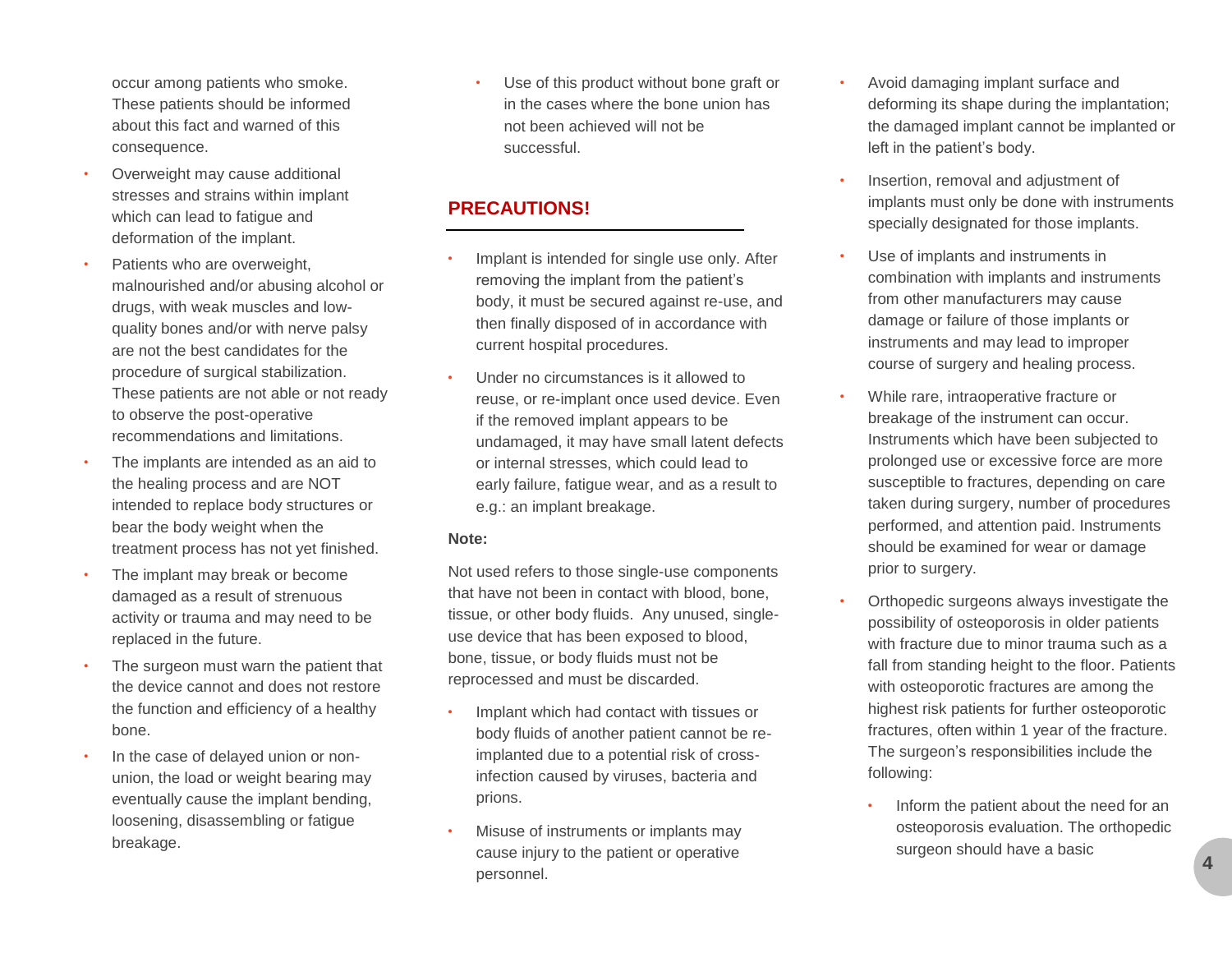understanding about osteoporosis and its treatments.

- Investigate whether osteoporosis is an underlying cause of the fracture. The evaluation should include a clinical history of risk factors and bone mineral density (BMD) assessment, as appropriate.
- Ensure that appropriate intervention is initiated. The orthopedic surgeon should ensure that an osteoporosis evaluation is done, and appropriate intervention taken.
- It is not permitted to bend (contour) the implants that were not intended or bending, as it may reduce their fatigue strength and result in their damaging. Implants that may be bent are cervical plates, rods and rod connectors.
- If there is a necessity to bend the implant, please, remember that:
- it is forbidden to bend an implant which was already bent,
- it is forbidden to bend a short fragment of the implant or to bend with a small bending radius,
- the bending should be performed only with the use of instruments intended for bending.
- During construct locking, make sure that the rod and the locking screw are properly seated into the pedicle screw head, with respect to the following rules:
- the rod must be placed horizontally and contiguous to entire length of the bottom of the groove in the screw head;
- the upper surface of the locking screw should be aligned with the upper surface of the screw head;
- avoid situations when the rod is high and does not fit to the bottom of groove in the screw head and/or the screw is seated in the bending region of the rod (on the convexity or concavity of the curve).
- not following the above-mentioned rules may lead to implant loosening and loss of stabilization during the postoperative period.
- Extreme caution should be exercised around the spinal cord and nerve roots. Damage to the nerves will cause a loss of neurological functions.
- To assure proper fusion below and around the implant.
- Bone cement should not be used because this material may cause later removal of these implants difficult or impossible.
- The heat generated during the curing process of the bone cement may damage or deform the implant made of PEEK polymer.

# **WHAT HAPPENS BEFORE SURGERY?**

• Patients' conditions and/or predispositions such as those addressed in the abovementioned CONTRADICTION should be avoided.

- Before deciding about implantation, the surgeon shall inform the patient about indications and contraindications of such procedure and possibility of complications occurrence after the operation. Patient shall be introduced to the purpose and manner of the procedure, and to functional and aesthetic effects of such treatment.
- Proper clinical diagnosis and accurate operation planning and performance are needed to achieve good final result of treatment.
- Where material sensitivity is suspected, appropriate tests should be made prior to material selection or implantation.
- The implantation shall be carried out by the surgeon familiar with adequate rules and operating techniques, and who has acquired practical skills of using instrument set. The selection of surgical technique adequate for a specific patient remains surgeon's responsibility.
- The operation procedure shall be carefully planned. The size of implant should be determined prior to the beginning of the surgery. An adequate inventory of implants with required sizes should be available at the time of surgery, including sizes larger and smaller than those expected to be used.
- The surgeon should be familiar with all components of the implant system before use and should personally verify if all components and instruments are present before the surgery begins.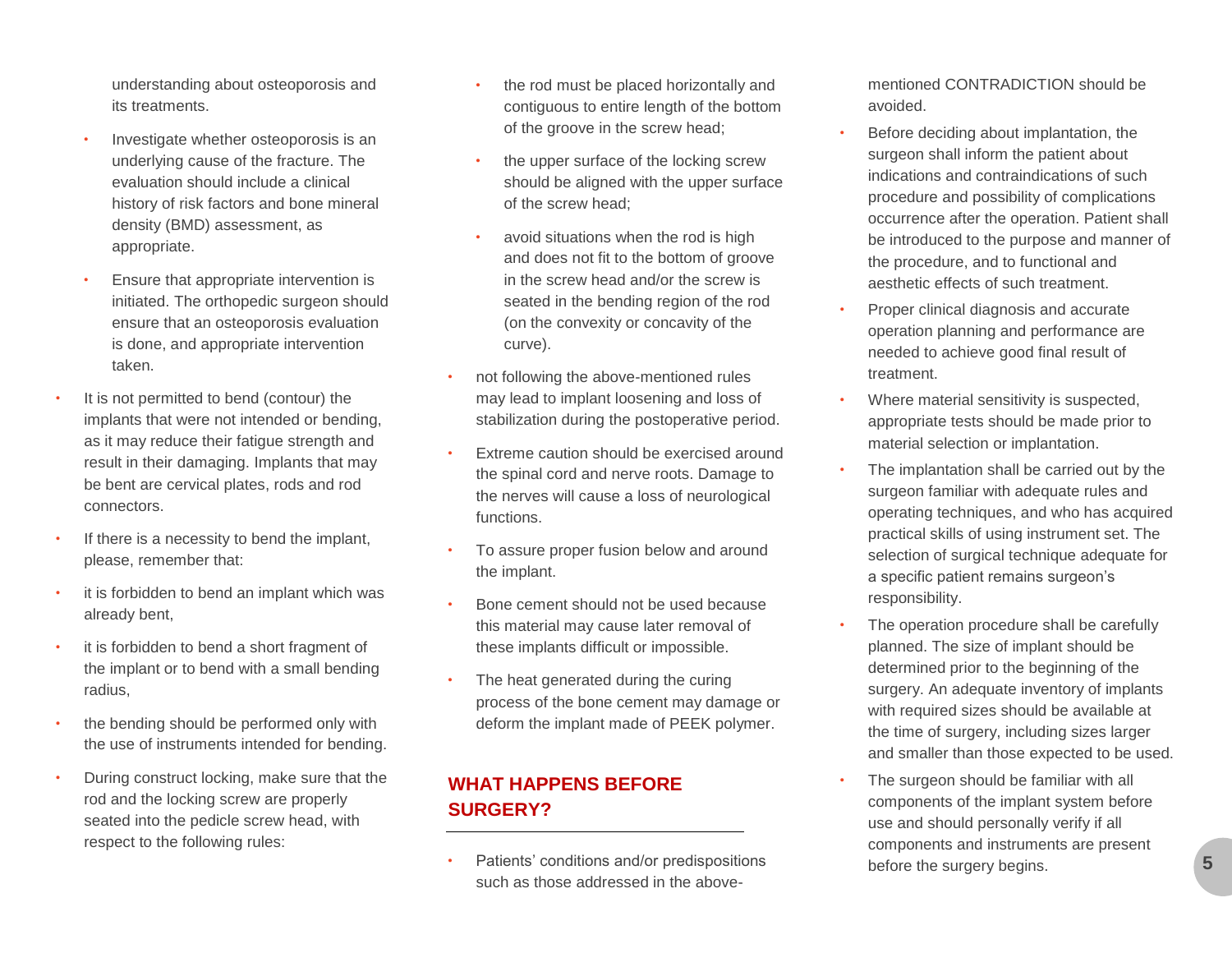- Do not use the implant if the original, sterile packaging is damaged. Sterility cannot be guaranteed if the packaging is not intact. The packaging shall be carefully checked prior to use.
- Implants are delivered in protective packages. The package should be intact at the time of receipt.
- Before procedure begins, all implants should be carefully checked to ensure that there is no damage (surface scratching, dents, signs of corrosion and shape deformations). Damaged implant cannot be inserted into the body.

# **WHAT HAPPENS AFTER SURGERY?**

- It is essential to follow all of physician's postoperative directions and warnings.
- It is essential to confirm proper position of the implant by roentgenographic examination.
- In postoperative period, in treatment, the correctness of implant positioning and immobilization of union should be confirmed by roentgenographic examination.
- The patient should be warned about the risk should he fail to follow the above-mentioned rules, or should he be unavailable for followup clinical examination.
- The surgeon must instruct the patient to report any unusual changes of the operative site to his/her physician. If any change at the

site has been detected, the patient should be closely monitored.

- The patient should be informed about the type of implant material.
- The patient should be warned to inform the medical staff about the inserted implants prior to any MRI procedure.
- The patient should be advised not to smoke or consume alcohol excessively during the period of treatment.
- If the patient is involved in an occupation or activity which may apply excessive stress on the implant (e.g. substantial walking, running, lifting, or muscle strain) the surgeon must advise the patient that resultant forces can cause implant failure.
- The surgeon must instruct the patient regarding appropriate and restricted activities during consolidation and maturation of the fusion mass in order to prevent placing excessive stress on the implants which may lead to fixation or implant failure and further clinical problems. The implant may break or become damaged as a result of strenuous activity or trauma and may need to be replaced in the future.
- Failure to perform appropriate immobilization of bone when delayed or non-union occurs may lead to excessive fatigue stresses in the implant. Fatigue stresses may be a potential cause of implant becoming bent, loosened or fractured. If non-union of fracture or implant bending, loosening or fracture occurs, the patient should be immediately revised, and the implants should be removed before any serious injuries occur. The patient must be

appropriately warned about these risks and closely monitored to ensure compliance during the treatment until the bone union is confirmed.

# **IMPLANT REMOVAL AFTER TREATMENT**

- When bone union is achieved, the implants serve no functional purpose and their removal is recommended. The possibility of another surgical procedure and associated risks must be analyzed and discussed with the patient. The final decision on implant removal is up to the surgeon. In most patients, removal is indicated because the implants are not intended to transfer forces developed during normal activities.
- If the device is not removed following completion of its intended use, one or more complications may occur, in particular:
- Corrosion, with localized tissue reaction or pain.
- Migration of the implant, possibly resulting in injury.
- Risk of additional injury from postoperative trauma.
- Bending, loosening, or breakage, which could make implant removal difficult or impossible.
- Pain, discomfort, or abnormal sensation due to the presence of the implant.
- Increased risk of infection.
- Bone loss due to the stress shielding.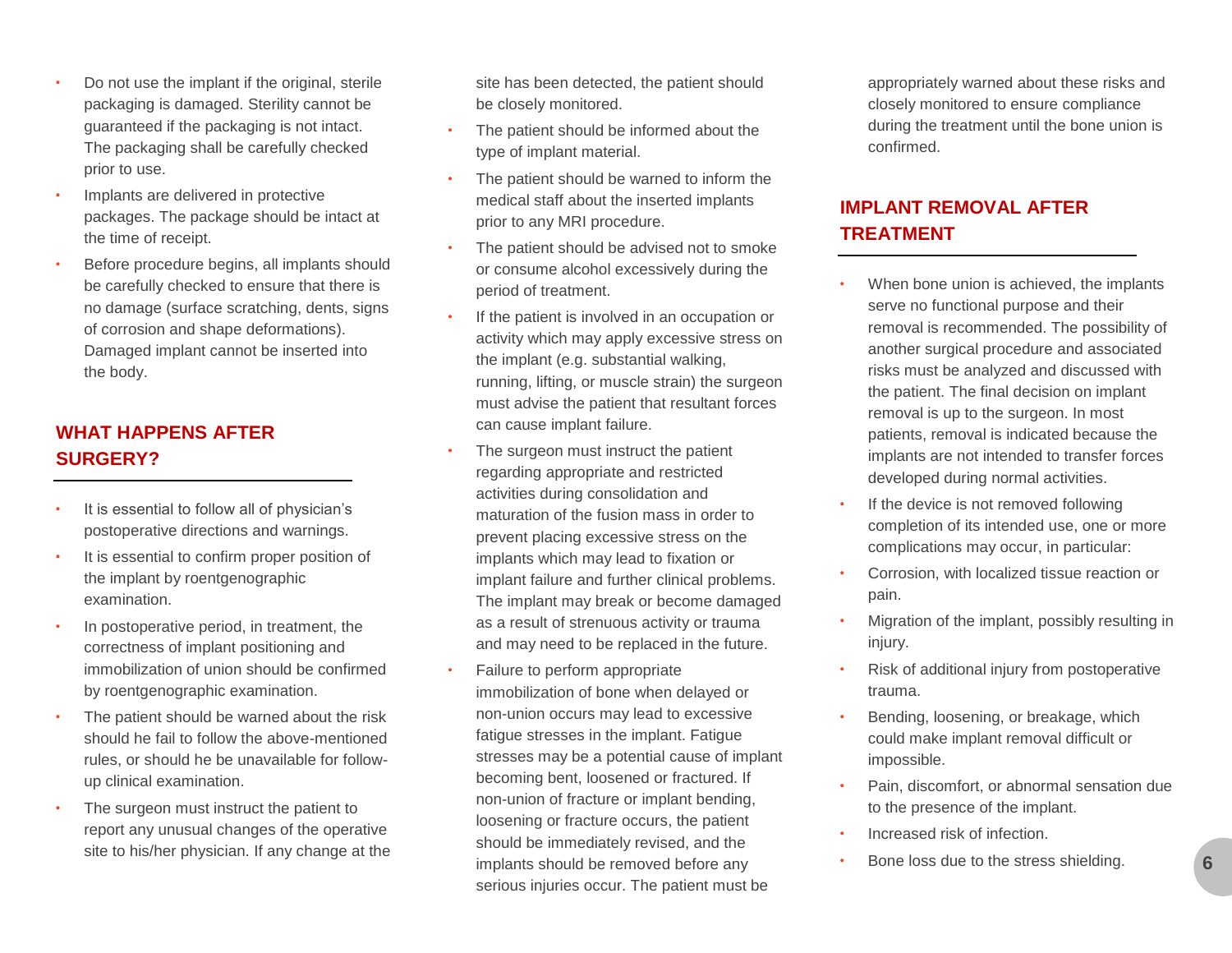- Potentially unknown and/or unexpected long-term effects.
- Implant removal should be followed by adequate postoperative management to avoid fracture, re-fracture, or other complications.

# **MAGNETIC RESONANCE COMPATIBILITY!**

- Implants made of titanium are conditionally compatible with magnetic resonance imaging.
- The patient can be scanned under the following conditions:
	- static magnetic field of ≤ 3 Tesla,
	- maximum magnetic field spatial gradient of ≤ 720 Gauss/cm,
	- maximum MR system reported wholebody-averaged specific absorption rate (SAR) of 3W/kg for 15 minutes of scanning.

#### **CAUTION:**

*The user should be absolutely familiar with the contraindications and warnings established by the manufacturer of the MRI scanner to be used for imaging procedure.*

MR imaging may be interfered with if the area of interest is in the exact same area or relatively close to the position of the implant.

• Do not perform MRI if there are doubts about the tissue integrity and the implant fixation or if the proper location of the implant is impossible to be established.

# **PACKAGING AND STORAGE!**

- Implants are single-use devices, provided non-sterile.
- The unit package contains: Non-sterile version - one piece of the product. Clear plastic bags are a typical packaging material.
- The packaging is equipped with the product label. The label (as a primary label) contains e.g.: for Non-sterile product
	- Logo Orthomed-E and the address of the manufacturer.
	- Name and size of the device.
	- Production batch number (LOT), e.g. XXXXXXX.
	- Material of the implant (see IMPLANT MATERIAL).
	- Non-Sterile sign indicates sterile product.
	- Device pictogram and information symbols
- In addition to the device primary label, an auxiliary label with specific market requirements of a given area may be placed on the unit package (e.g. legal requirements of the country in which the device will be distributed).
- The package may contain: Instructions for Use and labels to be placed in a patient's medical record.
- Implants should be stored in appropriate protective packages, in a clean, dry place with a moderate temperature and under conditions that provide protection from direct sunlight.

# **IMPLANTS PROVIDED NON-STERILE!**

- Prior to use of a non-sterile device the following rules apply:
	- The device must undergo washing, disinfection and sterilization procedures. It is recommended to use automated procedures for washing and disinfecting in the washer-disinfector.
	- Effective cleaning is a complicated procedure depending on the following factors: the quality of water, the type and the quantity of used detergent, the technique of cleaning (manual, ultrasound, with the use of washing/disinfecting machine), the proper rinsing and drying, the proper preparation of the device, the time, the temperature and carefulness of the person conducting this process.
	- Labels to be placed in patient's medical records (delivered together with the implant) must be protected against loss or damage during the implant washing and sterilization.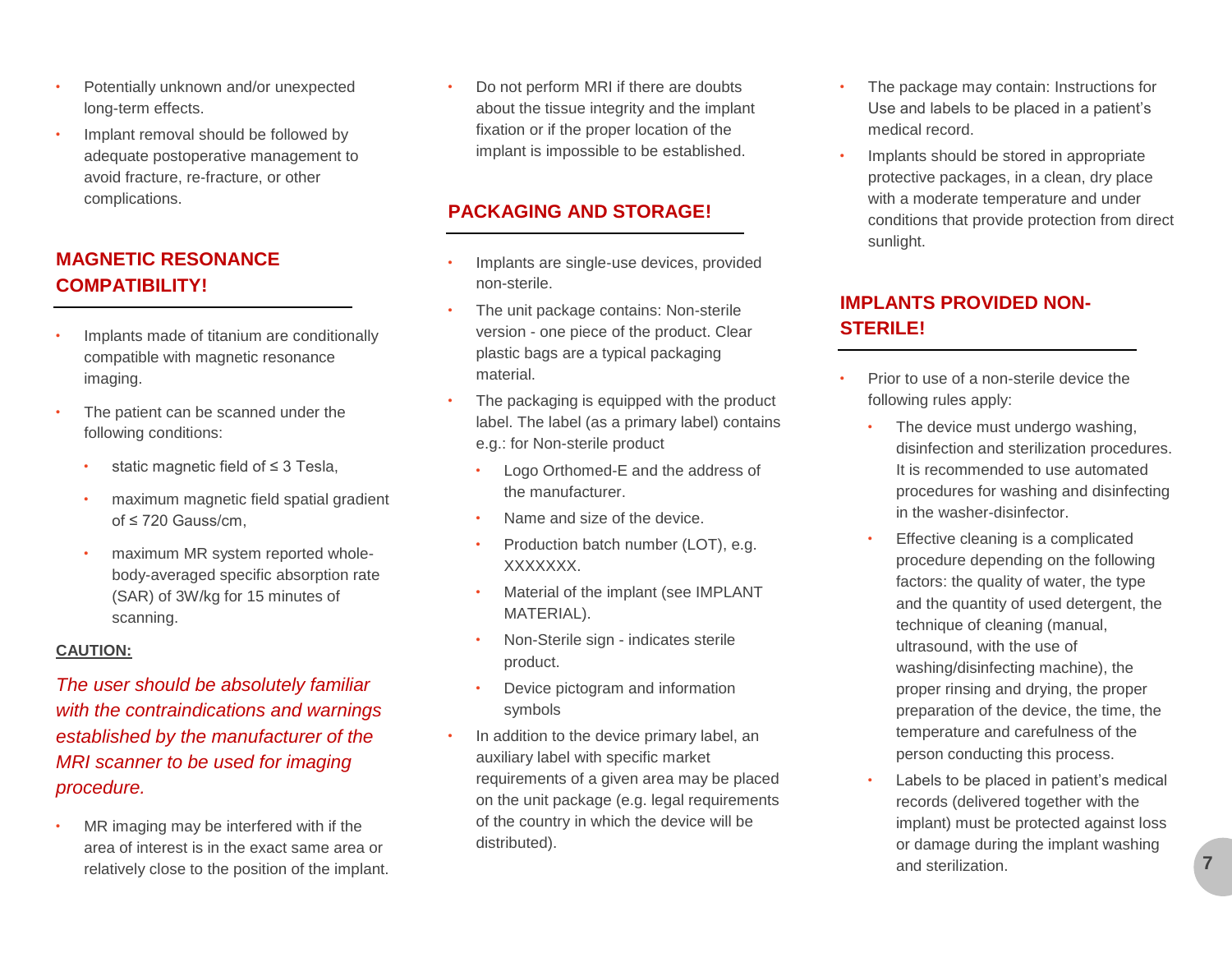The hospital facility remains responsible for the effectiveness of the conducted cleaning, packaging and sterilization processes with the use of existing equipment, materials and properly trained personnel.

#### • **Preparation for washing**

After taking the device out from the original package, remove possible surface contamination (resulting from e.g.: damage to unit package) using a disposable cloth, paper towel or plastic brushes (nylon brushes are recommended). Do not use brushes made of metal, bristles or materials which could damage the implant.

#### • **Cleaning and disinfection process**

The chosen washing and disinfecting detergents must be suitable and approved for use with medical devices. It is important to follow the instructions and restrictions specified by the producer of those detergents. It is recommended to use aqueous solutions of washing-disinfecting agents with a pH value between 7 and 10.8.

#### • **Manual cleaning**

- Apply washing detergent to implant surface and brush carefully. Suitable brushes must be used for holes cleaning.
- If applicable, ultrasonic cleaning may be performed. The ultrasonic bath must be prepared according to the manufacturer's instructions.
- Rinse thoroughly under running water. It is recommended to rinse with demineralized water.
- Visually inspect the entire surface of the device for damage and contaminants. Damaged implants must be removed.
- For contaminated implants, the cleaning process should be repeated.
- **Cleaning in the washer-disinfector**
	- The device should undergo a process of machine washing in the washerdisinfector (use washing-disinfecting agents recommended for medical devices). CAUTION: The equipment used for washing/disinfection should meet the requirements of EN ISO 15883.
	- Procedure of washing in the washerdisinfector shall be performed according to internal hospital procedures, recommendations of the washing machine manufacturer, and instructions for use prepared by the washing disinfecting agent manufacturer. Disinfection should be carried out at temperature of 90°C (soak in demineralized water) for at least 10 minutes without the use of detergents.
- **Drying**
	- Drying of the device must be performed as a part of the washing/disinfection process.
- **Packaging**
	- The device supplied non-sterile must be repacked in a packaging intended for a specific sterilization method that meets

the requirements of EN ISO 11607-1. The packaging procedure must be performed in controlled purity conditions. The device must be packed in such a way that during removal from the package, when used, there is no risk for its contamination. Sterilization package is designed to maintain the sterility of medical devices after the sterilization process and during their storage prior to use.

- **Sterilization**
	- Washed, disinfected, and dried device shall undergo the sterilization process. The recommended method of sterilization is vacuum-type steam sterilization (with water vapor under overpressure):
		- temperature: 134°C,
		- minimum exposure time: 7 min,
		- minimum drying time: 20 min.

### **CAUTION:**

- Sterilization must be effective and in accordance with requirements of the EN 556 standard to ensure the required level of guaranteed sterility SAL 10-6 (where SAL stands for Sterility Assurance Level).
- Implant must not be sterilized in the package in which it was delivered.
- Validated sterilization methods used by sterilization facilities are allowed.
- The above-mentioned rules of cleaning and sterilization must be followed when dealing with any device intended for implantation.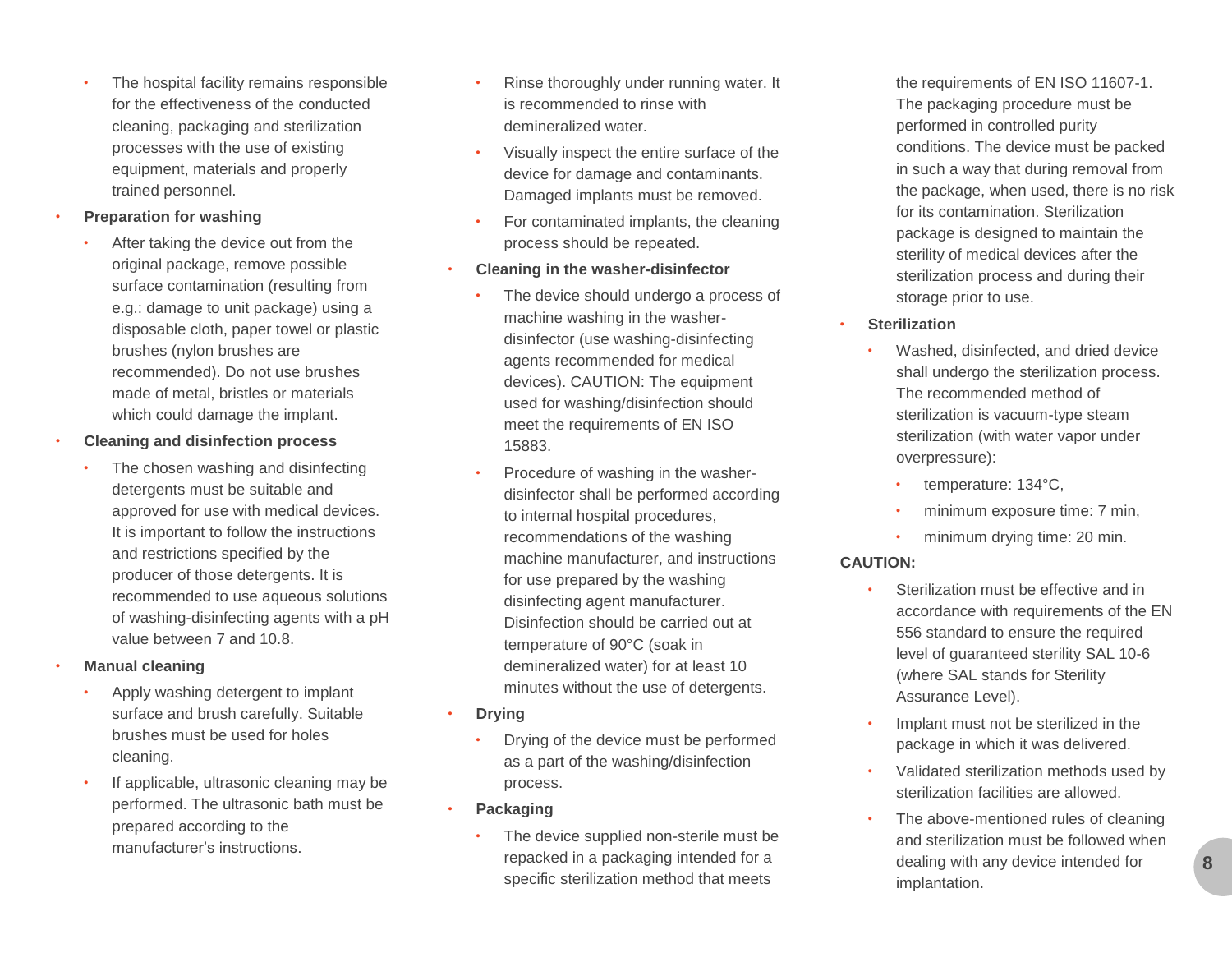### **RE-STERILIZATION!**

The adverse effects may necessitate It is permitted to re-sterilize devices by end-user

**ATTENTION:** The user of the product bears all responsibility for re-sterilization. In such case the device shall be washed and sterilized in a way described in Instruction for Reusable Orthopedic Implants.

## **ADVERSE EFFECTS!**

- The adverse effects may necessitate reoperation or revision. The surgeon should warn the patient about the possibility of adverse effects occurrence. The undermentioned list does not exhaust the topic of adverse events. There is a risk of occurrence of adverse events with unknown etiology which may be caused by many unpredictable factors. Potential adverse events include but are not limited to:
	- Implant damage (fracture, deformation or detachment).
	- Early or late loosening, or displacement of the implant from the initial place of insertion.
	- Possibility of corrosion as a result of contact with other materials.
	- Body reaction to implants as foreign bodies e.g. possibility of tumor metaplasia, autoimmune disease and/or scarring.
	- Compression on the surrounding tissue or organs.
- Infection and/or Death.
- Bone fractures or "stress shielding" phenomenon causing loss of bone above, below or at the operative site.
- Hemorrhage of blood vessels and /or hematomas.
- Pain and/or Inability to perform everyday activities.
- Mental condition changes. Deep vein thrombosis, thrombophlebitis.
- Occurrence of respiratory complications, e.g.: pulmonary embolism, atelectasis, bronchitis, pneumonia, pulmonary infection, disturbed lung growth, respiratory acidosis, etc.
- Scar formation that could cause neurological impairment, or nerves compression and /or pain.
- Late bone fusion or no visible fusion mass and pseudarthrosis. Loss of proper curvature & length of bone.
- Loss of proper curvature and/or length of bone.
- Loss of proper spinal curvature, necessity to make corrections, change of patient's height, shortening of the spine.
- Cessation of any potential growth of the operated portion of the spine.
- Fracture, microfracture, resorption, damage, or penetration of any spinal bone (including the sacrum, pedicles, and/or vertebral body) and/or bone graft or bone graft harvest site at, above, or

below the level of surgery. Retropulsed graft.

- Loss of neurological function, appearance of radiculopathy, dural tears, and/or development of pain. Neurovascular compromise, including paralysis, temporary or permanent retrograde ejaculation in males, or other types of serious injuries. Cerebral spinal fluid leakage.
- Herniated nucleus pulposus, disc disruption or degeneration at, above, or below the level of surgery.
- Urinary retention, urinary incontinence, or other types of urological system compromises.
- Reproductive system compromise, including infertility, loss of consortium and sexual dysfunction.
- Gastrointestinal system compromise.
- Loss of or increase in spinal mobility or function.
- Bone graft donor site complication.
- Discitis, arachnoiditis, and/or other types of inflammation

# **Make Attention Here!**

Patient's age, weight, activity level, etc. influence the service life of the implant. Normally, it can last for upwards of 20 years for implantable Titanium implants.